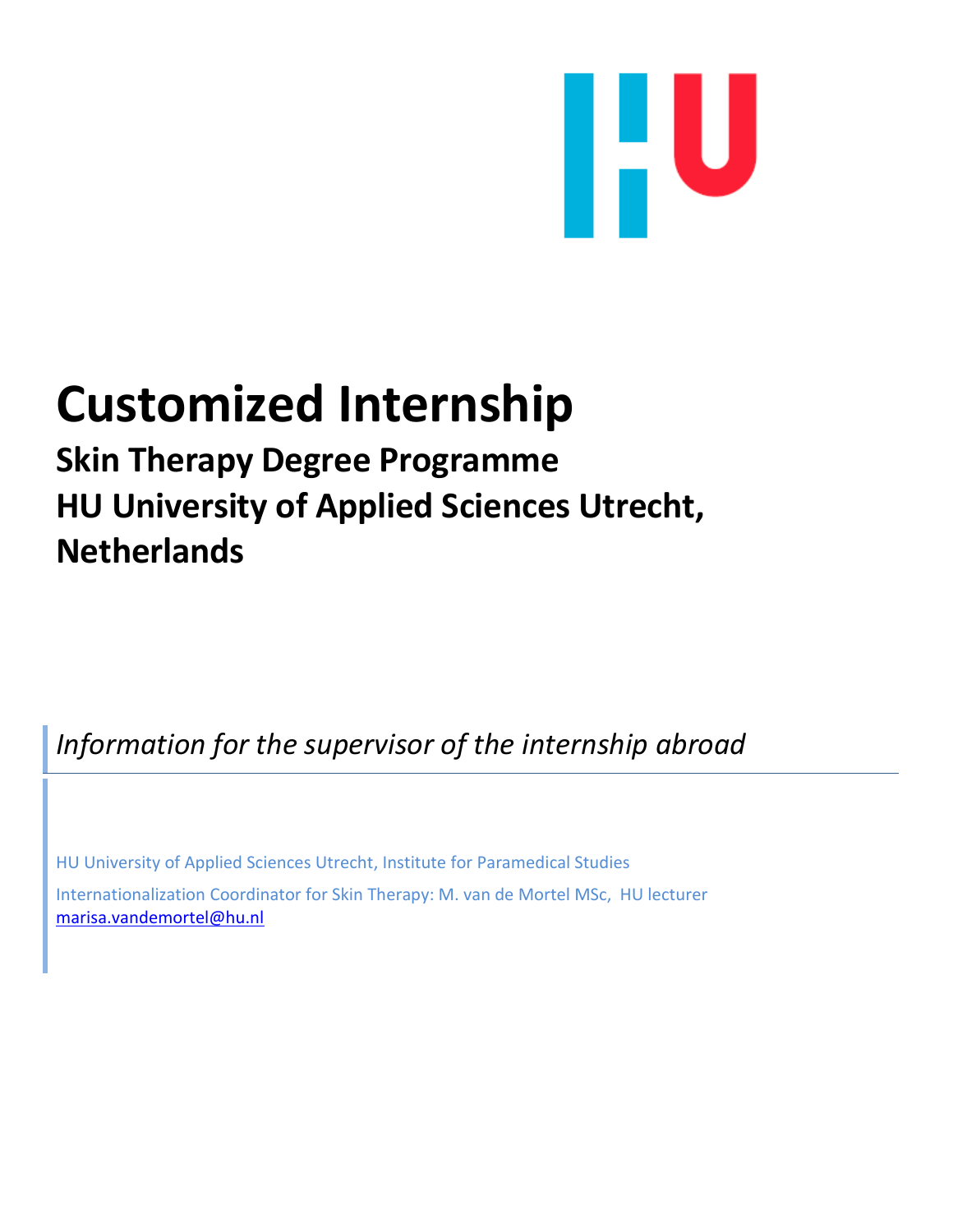## **Foreword**

In the coming period you will be supervising one of the students from our programme during an internship abroad. First of all, thank you for doing this! We greatly appreciate your willingness to provide this student with the opportunity to do an internship and to get to know your organization.

This document provides you with the necessary information about the internship itself and how it should be assessed. If you have any questions, please contact our General Coordinator for Internships Abroad, who is stated on the cover page.

During the internship, the student also has a supervising lecturer. The contact details for this lecturer are stated on the internship contract that you will receive from the student.

Following two internships at a skin therapist in the Netherlands, each student of Skin Therapy at HU University of Applied Sciences Utrecht carries out the "Customized Internship" in the main phase of the programme, in the course of one teaching block (10 weeks) in the fourth and last academic year. The student who will be coming to do his/her internship in your organization is engaged in this study component.

The Customized Internship exists because this internship offers the student the chance to focus on learning goals in his/her own field of interest. This can, for instance, involve gaining more in-depth or broader knowledge in the (para)medical field. In addition, the student may focus on themes such as prevention, management of a practice, skin therapy counselling and interdisciplinary collaboration.

The internship may be undertaken either in the Netherlands or abroad. The student himself/herself seeks a suitable internship location and submits this to the coordinator for approval.

The most important goal of the internship is that the student should gain experience in the broad healthcare context.

During the internship, the student works on learning objectives that relate to the domain of the skin therapist. The Customized Internship is not undertaken with an established skin therapist or in a skin therapy practice. Indeed, the explicit aim of the internship is that the student should gain experience in working with other healthcare professionals.

The competency profile of the programme, combined with the nature of the internship-providing organization, forms the basis for defining the learning objectives for the Customized Internship in mutual consultation.

## **Reading guide**

This document first provides a brief description of the profession of skin therapist. Then, in Chapter 1, it describes the internship and sets out the assignments for the student. Chapter 2 explains how the internship is assessed. Finally, the appendices contain the Internship Regulations, the Internship Contract and the Practical Assessment Form.

The student is supplied with a more extensive Dutch-language reader for the internship and, should you have any questions, he/she can provide more detailed information. Of course, we as programme management will also be happy to do this.

We wish you a good internship period with our student and trust that the internship will be a worthwhile experience both for the student and for you as supervisor.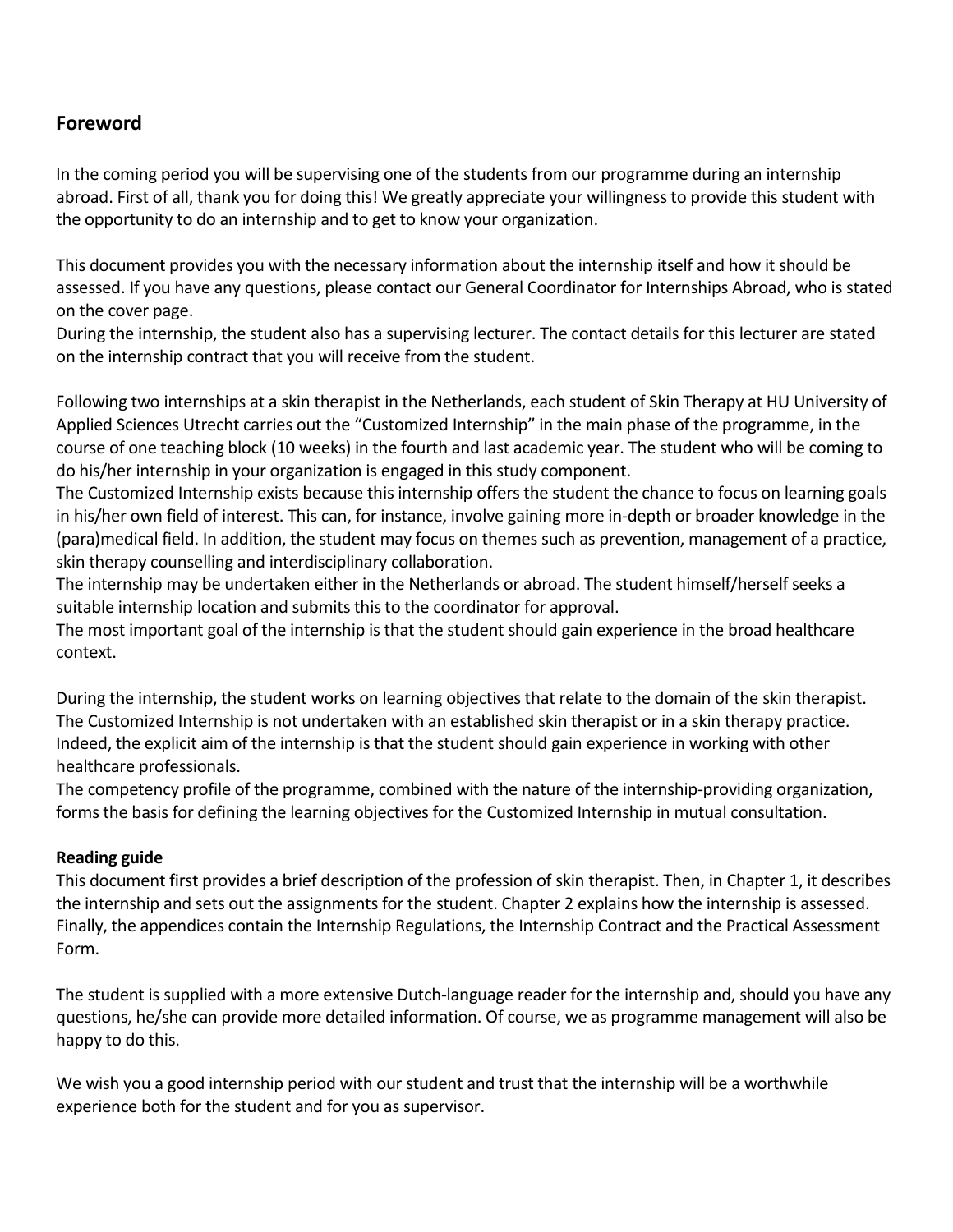# **Table of Contents**

- 1. The internship
	- 1.1. The internship
	- 1.2. Assignments in the internship
- 2. Supervision and assessment of the internship

# **Appendices**

- 1. Internship Regulations
- 2. Internship Contract
- 3. Practical Assessment Form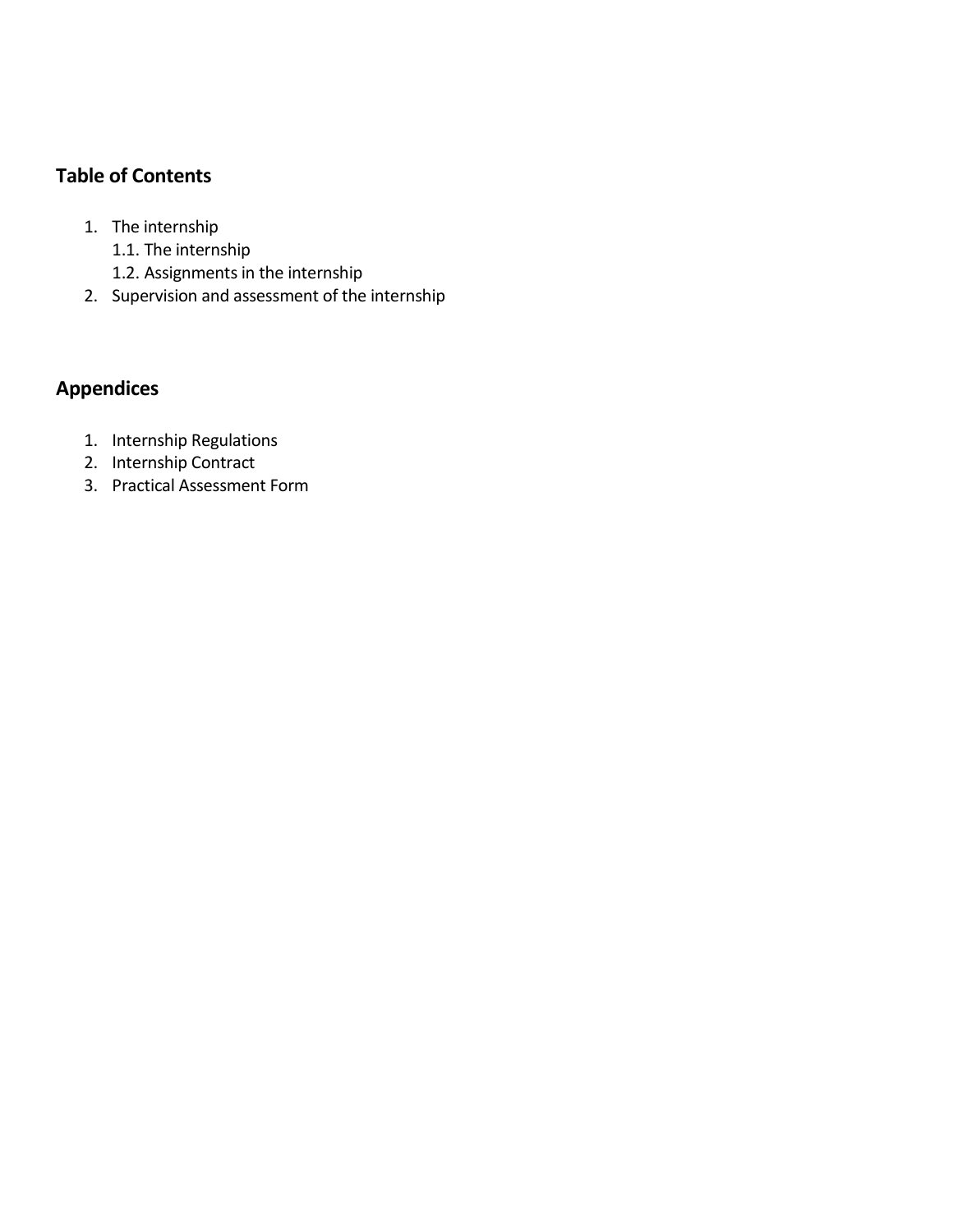## **Introduction**

The Skin Therapy degree programme offered by HU University of Applied Sciences Utrecht in the Netherlands is a programme that trains its students as paramedical specialists working within the field of healthy and diseased skin. In the healthcare sector, the skin therapist focuses on prevention, treatment and aftercare. The core tasks of the skin therapist in the domain of the skin are:

- Identifying risk factors and symptoms in the patient that indicate the possible presence of a disease for which the expertise of a doctor is desirable or necessary, and in such cases referring the patient to a doctor.
- Examining a patient with a disorder, limitation or handicap of the skin, resulting from a pathological trauma or congenital defect, and drawing up a treatment plan on the basis of the obtained data.
- Treating the patient with the goal of removing, alleviating or compensating for a disorder, limitation or handicap of the skin, optimizing the skin functions and providing advice and instruction.
- Making measurements for and providing medical devices and prosthetics as well as advising on their use.
- Providing advice and information to a patient.

In addition to specialist competencies, the programme also focuses on general professional competencies, indicated below by the model (according to CanMEDS). The student also learns to act and communicate critically with the care recipient and with other care providers. In addition, the student learns to reflect on his/her own actions and to improve on these. Working with others, organizing one's own work, reading scientific literature and translating this into practice and carrying out practically oriented research are also important aspects of the provided teaching.



Illustration 1. Skin therapy in the CanMEDS model<sup>1</sup>

[graphic, clockwise from top] **Communicating** Collaborating **Organizing** Social action Sharing knowledge and conducting science Acting professionally

Skin-therapy interventions

 $\overline{a}$ 

<sup>&</sup>lt;sup>1</sup> Canadian Medical Education Directions for Specialists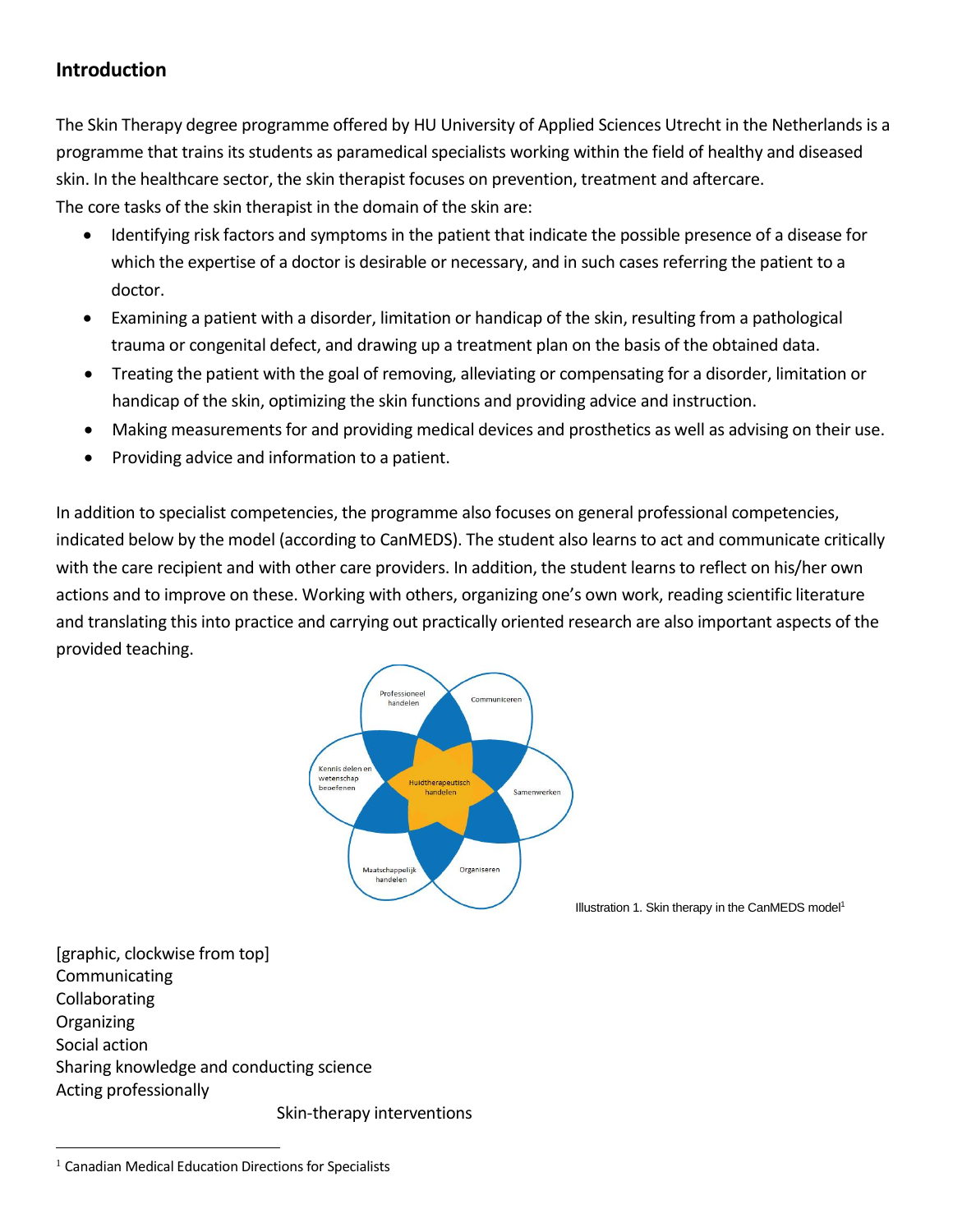The target groups with whom the skin therapist works include oncological patients (in particular patients with breast cancer, gynaecological cancer, prostate cancer and skin cancer), acne patients, oedema patients and patients with (burn) wounds. The skin therapist can also provide care to clients in the cosmetic care sector, for instance to the patient with excessive hair, pigmentation problems, skin ageing, vascular problems, scars or benign skin appendages. Here, the care involves treatment of the afflicted skin.

## **1. The internship**

The internship is classified as follows:

| Customized Internship, Skin Therapy Degree Programme, HU University | Weighting in EC (European |
|---------------------------------------------------------------------|---------------------------|
| of Applied Sciences Utrecht                                         | Credits)                  |
|                                                                     | $1 EC = 28 SBU$           |
| 1. Internship of at least 200 hours plus internship dossier         | 10                        |
| 2. Assignments in the internship                                    | 4                         |
| 3. Peer-review sessions (replacement assignment abroad)             |                           |
| Total test size EC (1EC=28 SBU)                                     | <b>15 EC</b>              |

The components are explained in the following sections.

## **1.1 The internship**

The student will conduct a genuine internship in your practice for a *maximum* period of 10 weeks and for a *minimum* of 200 hours. The first phase will consist of observing treatment sessions or other activities taking place in the practice. When it becomes clear what possibilities the student has to assist or to carry out activities independently, the student may do this under your supervision.

The student himself/herself knows what falls under his/her area of expertise and what does not. Generally speaking, medical actions/invasive actions do not form part of the programme and thus cannot be carried out by the student (injections, applying sutures, infusions or surgical actions).

Besides shadowing you in the practice, the student focuses on competency areas relating to the specialist aspect as indicated above in the CanMEDS model. The focus here is on acting professionally and sharing knowledge. Correspondingly, the assignments in the internship are focused on this, too. You can talk to the student about the areas in which he/she can benefit you and your practice.

Examples:

- The student can conduct a literature review for you relating to a certain development or treatment.
- The student can prepare information material for your patients/target group.
- The student can apply his/her knowledge to a certain component and strengthen this in your practice (e.g. treatment of oedemas).
- The student can draw up a plan for increasing the patient's self-management.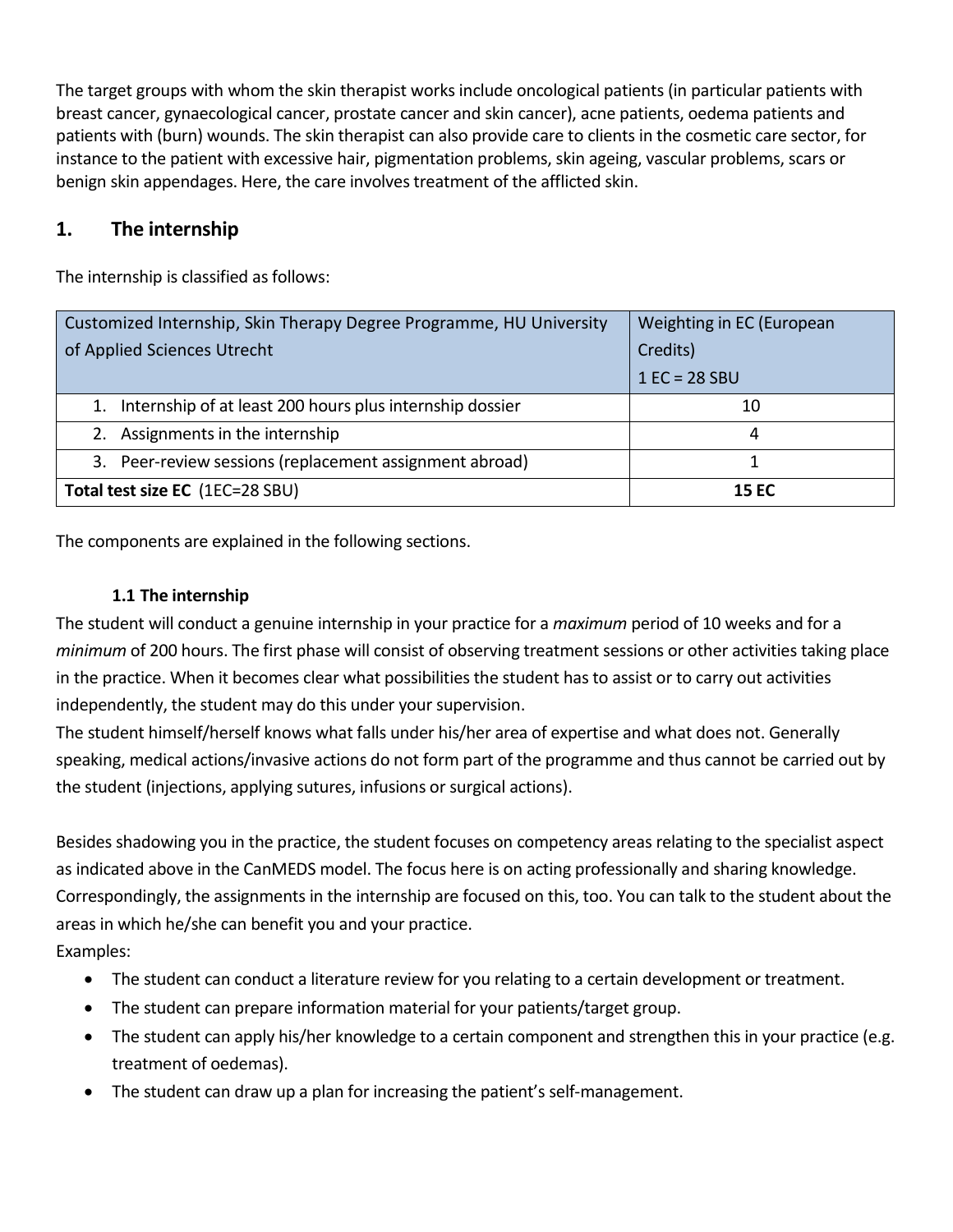Before the start of the internship, you should consult with the student to agree the days and hours that the student will carry out the internship. Moreover, in consultation with the student you can define the concrete assignments for the internship so that matters are clear and agreed before he/she departs from the Netherlands. The idea is that the student does indeed carry out the internship hours by working in your practice. The assignments are (mostly) conducted by the student outside the internship hours.

## **1.2 Assignmentsin the internship**

During the internship, the students work on assignments set by the degree programme. One of these assignments is to maintain an internship dossier. Here, the student describes the activities during the internship and writes a report on his/her own activities. Using a reflection model, the student looks back at these activities, analyses strengths and weaknesses and proposes points of improvement for himself/herself. This involves a genuine selfanalysis to manage and underpin one's *personal* learning process. The student will not analyse you as a professional. The student's internship dossier is assessed by the lecturer at the programme. You as supervisor provide the student with a practical assessment. In addition, at the end of the internship you state whether the professional products delivered by student have been of value to you in the practice (see also Chapter 2).

In addition, the student delivers a (professional) product as described in the previous section and carries out a specific assignment with an environment analysis.

In the environment analysis, the student examines the issue of healthcare in the internship practice and the various healthcare professionals encountered in the internship context. On the basis of this analysis, he/she answers a number of questions relating to the (possible) place of the skin therapist in the internship-providing organization.

Furthermore the student delivers two professional products in the internship. Here, we define professional products as products that support professional practice. A product can take many forms, such as a protocol, a study of the effectiveness of a treatment, a patient-satisfaction survey, information material for the patient, a plan for multidisciplinary cooperation, a policy (sub)plan, etc.

The student himself/herself can explain the assignments to you. A professional product can focus on various areas, such as:

- 1. Preventative care
- 2. Quality care
- 3. Multidisciplinary care provision
- 4. Self-reliance
- 5. Healthcare and technology

The following requirements are applicable when developing the product: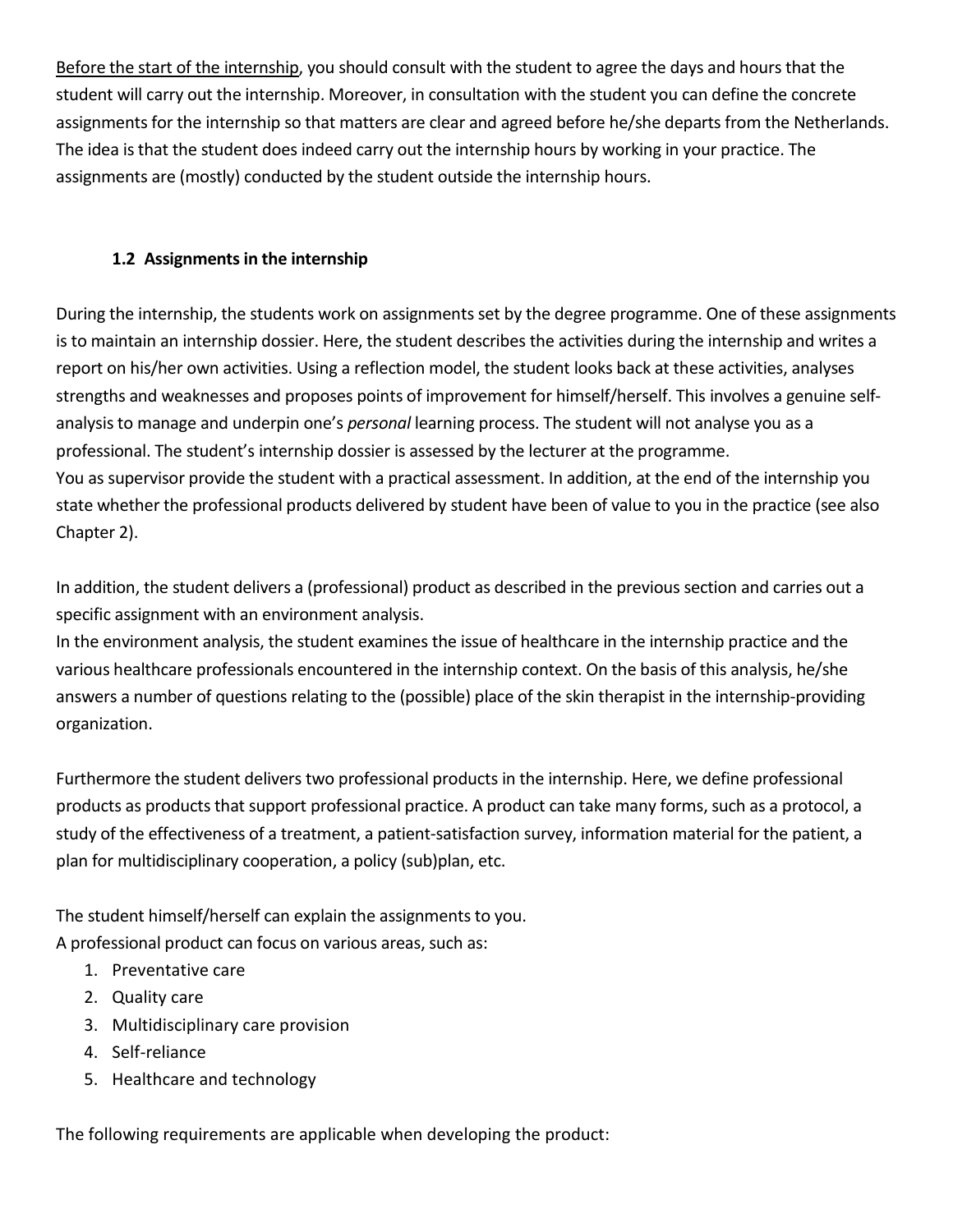A concrete **product** is created which can be put to use in your practice. Any components such as a survey, information material, a quality plan etc. are developed in concrete terms and provided to the internship practice.

In addition to this, the student writes an **explanation** of the professional product for the degree programme, providing justification on the basis of the following questions:

- **Why** did you (together with your internship supervisor) choose this product in this internship practice?
- **How** did you approach the task? (*Design phase*)
- **How** was the product created and what form did the final product take? (*Development phase*)
- **How** can you justify the content of the **product** and the **process**? (*Justification phase*)
- **How** is the product now used in the practice, or how will it be used? (*Implementation phase*). What is required for this use?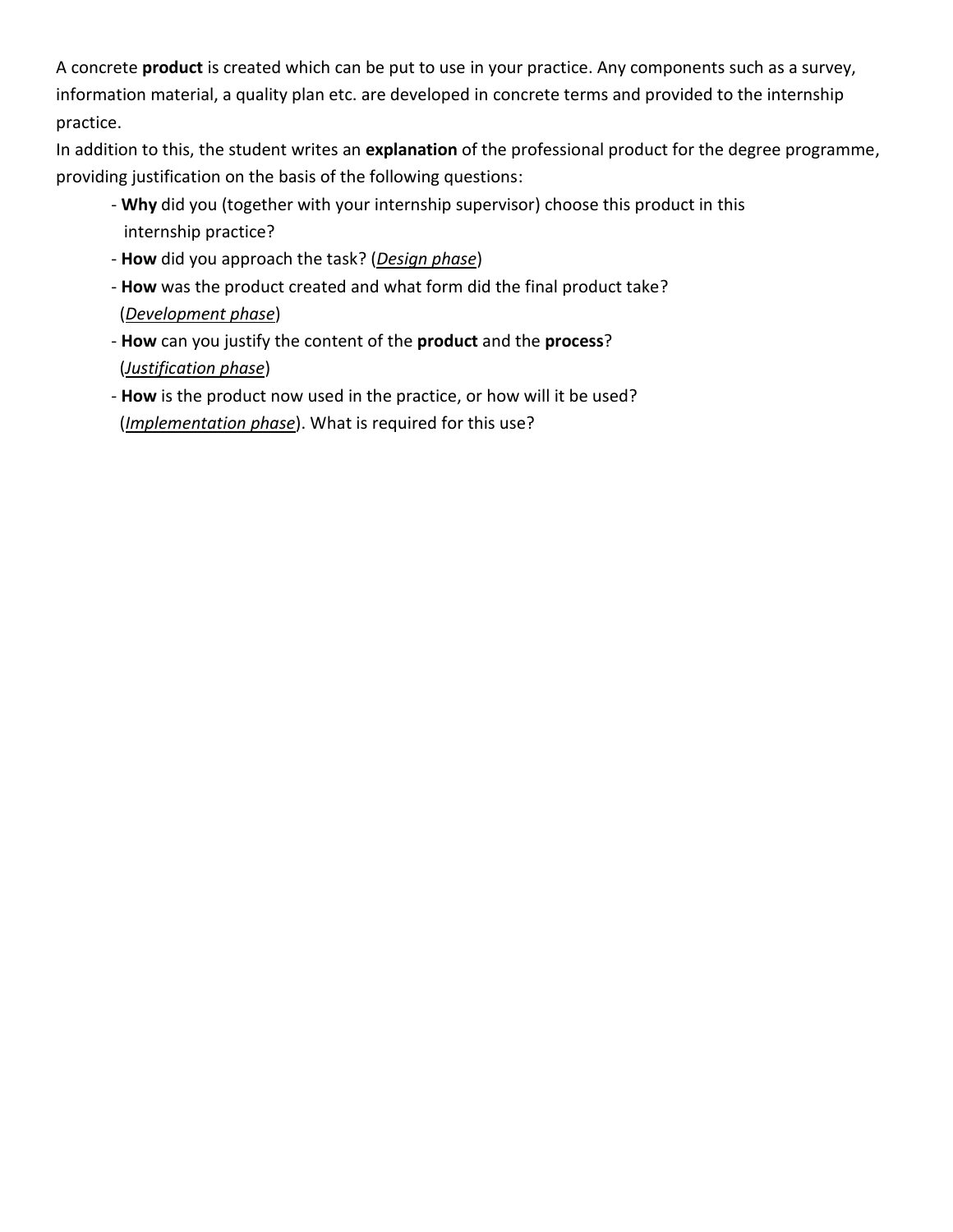## **2. Supervision and assessment of the internship**

As internship supervisor, you guide and supervise the student during the internship. At the start of the internship you and the student assess the feasibility of the learning objectives drawn up by the student. The internship lecturer also assesses the student's learning objectives. Halfway through the internship, the internship lecturer will exchange emails with you about the intern's performance.

If you have any doubts about the performance of the student in your practice, we request you as supervisor to contact the internship lecturer.

It is intended that the student receives feedback from the internship supervisor about his/her activities as part of the internship. The student will actively request feedback from you.

The advice issued by the programme in this respect is to hold a short evaluation session between supervisor and student on a weekly basis: "How are things going, what is going well, what could be better, possible adjustment of plans, is there a need to contact your internship lecturer?"

During the internship, an official evaluation will be conducted at a minimum of two points in time: in Week 5 of the internship and at the end of the internship (Week 9 or 10). These two evaluations take place between the internship supervisor and the student on the basis of the *Customized Internship Practical Assessment Form* (see Appendix 3).

The Practical Assessment Form cites competencies that are generally points of attention in the Customized Internship. The aim is that you indicate on the form whether the student achieves an unsatisfactory, satisfactory or good score on these competencies. You will find an explanation of these scores at the start of the form. If a competency was not dealt with during the internship, you do not need to provide an assessment of this either. If the student has worked on activities or competencies that you feel are not reflected in the form, you can enter these in the empty section and include them in the assessment.

The student writes a reflective report on the interim evaluation and sends this, together with the completed Practical Assessment Form, to the internship lecturer.

In the last week, you as supervisor once again fill out the Practical Assessment Form. The completed form at the end of the internship constitutes the score and the assessment recommendation for the internship supervisor with regard to the student's performance in your practice.

The student includes the form in the internship dossier. Back at the programme, the internship dossier is assessed by the internship lecturer.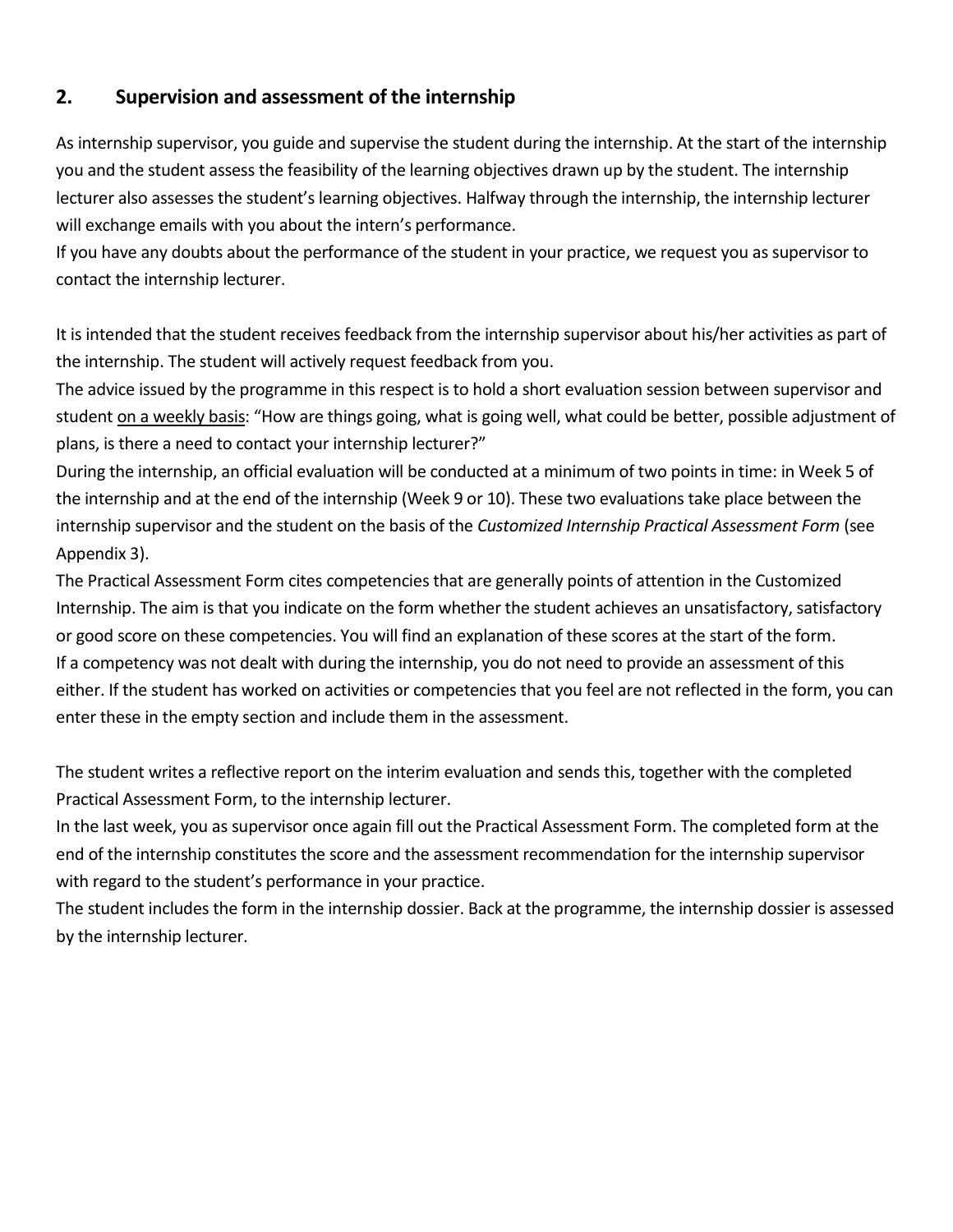## **Appendix 1. Internship Regulations, 2016-2017 Skin Therapy Degree Programme**



*See also the 2016-2017 HU Skin Therapy Degree Programme Study Guide* 

1. The internships are compulsory components of the degree programme.

2. The allocation of the internship locations for the Skin Therapy internships is the responsibility of the internship offices of the programme. The student himself/herself seeks an internship position for the Customized Internship.

3. The student is primarily responsible for the progress of the internship. The internship coordinator, the internship administrator, the internship supervisor and the internship lecturer have the responsibility to support the student in this area.

4. When the internships are allocated, it is the aim that the intern should become acquainted with the widest possible area of the professional field within the healthcare sector.

5. An intern cannot be placed anywhere else than with an internship-providing organization that is associated or registered with the Skin Therapy programme. The internship commitment is set out in the internship contract and is signed by the student, the internship supervisor of the internship location and by the internship coordinator of the programme.

6. The intern must familiarize himself/herself with the regulations of the programme regarding the internship.

7. The intern must familiarize himself/herself and adhere to the internal rules of the internship-providing organization.

8. During the internships, for reasons of hygiene and safety it is not permitted to wear jewellery, caps, scarves and headscarves (with the exception of white headscarves).

9. The intern is obliged to maintain confidentiality about all that which is entrusted to him/her as confidential information during the practice of the profession, or of which he/she should understand the confidential nature. Signing the declaration of confidentiality forms part of the internship agreement.

10. In the event of illness, the student must inform the internship location and the internship administrator of the Skin Therapy programme. This also applies to conscientious objection on the part of the student to the execution of certain treatments.

11. The internship-providing organization ensures that the intern is safeguarded at the internship location against sexual and/or verbal intimidation as described in the Regulations against Sexual and Verbal Intimidation of HU University of Applied Sciences Utrecht. Should the intern nonetheless be confronted with this, as judged by the confidential counsellors employed for this purpose at the faculty, this will constitute reason for the University to end the agreement with immediate effect.

12. The intern is entitled to supervision by the internship supervisor and the internship lecturer.

13. The intern is not entitled to remuneration of travel expenses or other expenses by the programme or by the internship organization.

14. The student arranges his/her own third-party insurance and health insurance.

The student has secondary cover through the third-party insurance of the programme, i.e.: In the first instance, the internship-providing organization is liable for subordinates pursuant to Article 6:170 of the Dutch Civil Code, in this case also for the student.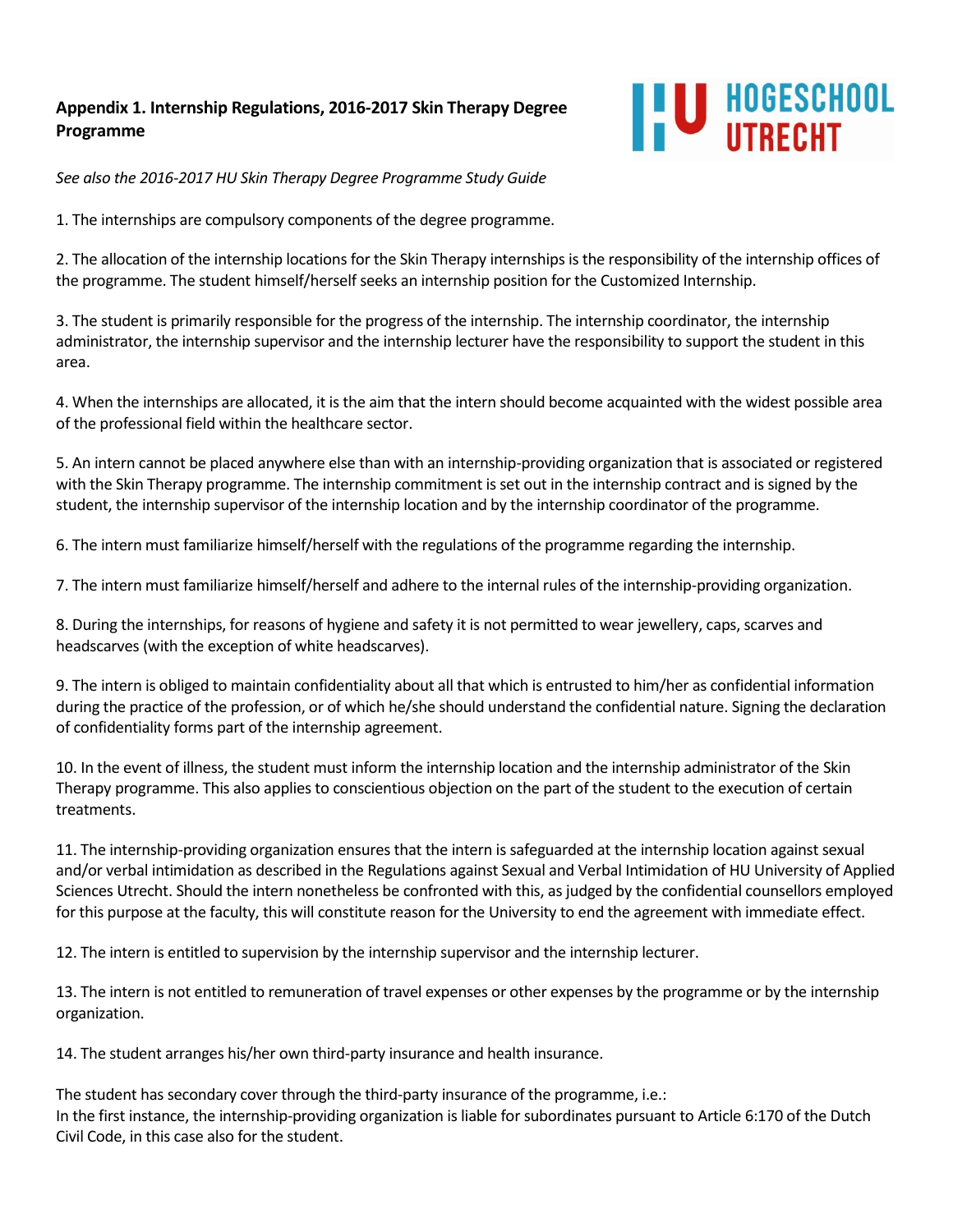If the third-party insurance of the internship provider supplies no or unsatisfactory cover, then the student should first recourse to his/her own private third-party insurance.

In the event that the student's own third-party insurance does not provide cover, then furthermore at the secondary stage the third-party insurance of the programme is applicable with regard to material damage caused to goods owned by or otherwise in use by the internship-providing organization, with an own risk of EUR 100 to be borne by the student.

15. A Hepatitis B vaccination is compulsory for the intern.

16. In cases not covered by these regulations, the student and/or internship supervisorshould contact the internship lecturer. If the three parties (student, supervisor, internship lecturer) cannot reach agreement, a decision is taken by the examination committee of the Institute for Paramedical Studies of HU University of Applied Sciences Utrecht.

17. If the student objects to the assessment of the internship, then within two weeks of the issue of the assessment he/she may lodge an objection with the examination committee of the Institute for Paramedical Studies. This objection must be submitted in writing. The intern has the right to be heard by the examination committee before the examination committee arrives at a decision.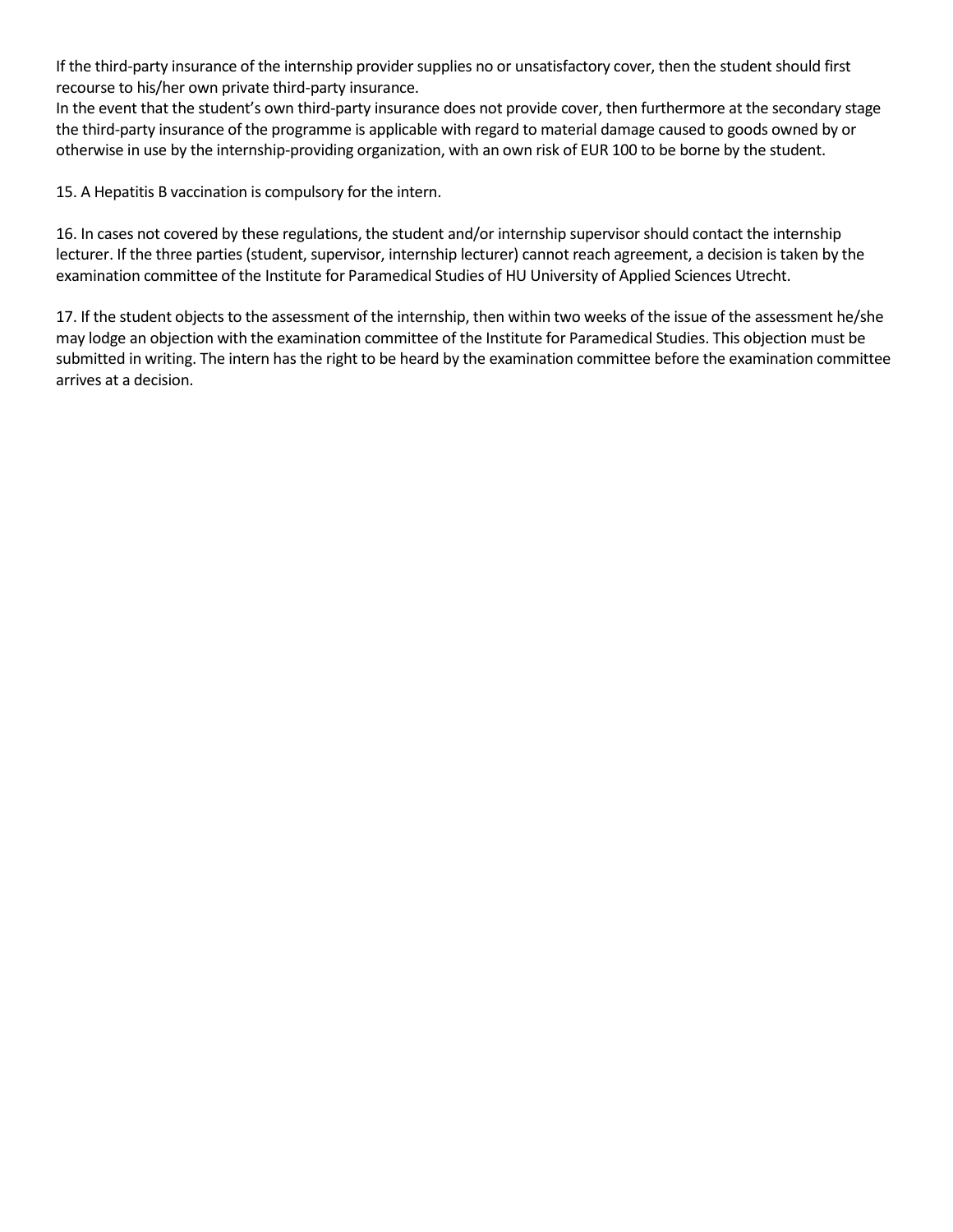## **Appendix 2. Internship Agreement, Skin Therapy Degree Programme**



| Agreement between the internship-providing organization, the student and HU University of Applied Sciences Utrecht, |                |
|---------------------------------------------------------------------------------------------------------------------|----------------|
| Skin Therapy Programme                                                                                              |                |
| Regarding: Customized Internship (Year 4)                                                                           |                |
| Block $A/B/C/D$                                                                                                     |                |
| Period:                                                                                                             |                |
| <b>Student</b>                                                                                                      |                |
| name:                                                                                                               |                |
| address and town/city:                                                                                              |                |
| telephone:                                                                                                          |                |
| email address:                                                                                                      |                |
| Internship-providing organization                                                                                   |                |
| name:                                                                                                               |                |
| address and town/city:                                                                                              |                |
| telephone:                                                                                                          |                |
| email address of practice:                                                                                          |                |
| <b>Internship supervisor</b>                                                                                        |                |
| name:                                                                                                               | post:          |
| telephone:                                                                                                          | email address: |
| HU University of Applied Sciences Utrecht, internship lecturer<br>name:                                             |                |
| telephone:                                                                                                          | email address: |
| Skin Therapy Programme, HU University of Applied Sciences Utrecht                                                   |                |
| Institute for Paramedical Studies                                                                                   |                |
| Heidelberglaan 7, 3584 CS Utrecht                                                                                   |                |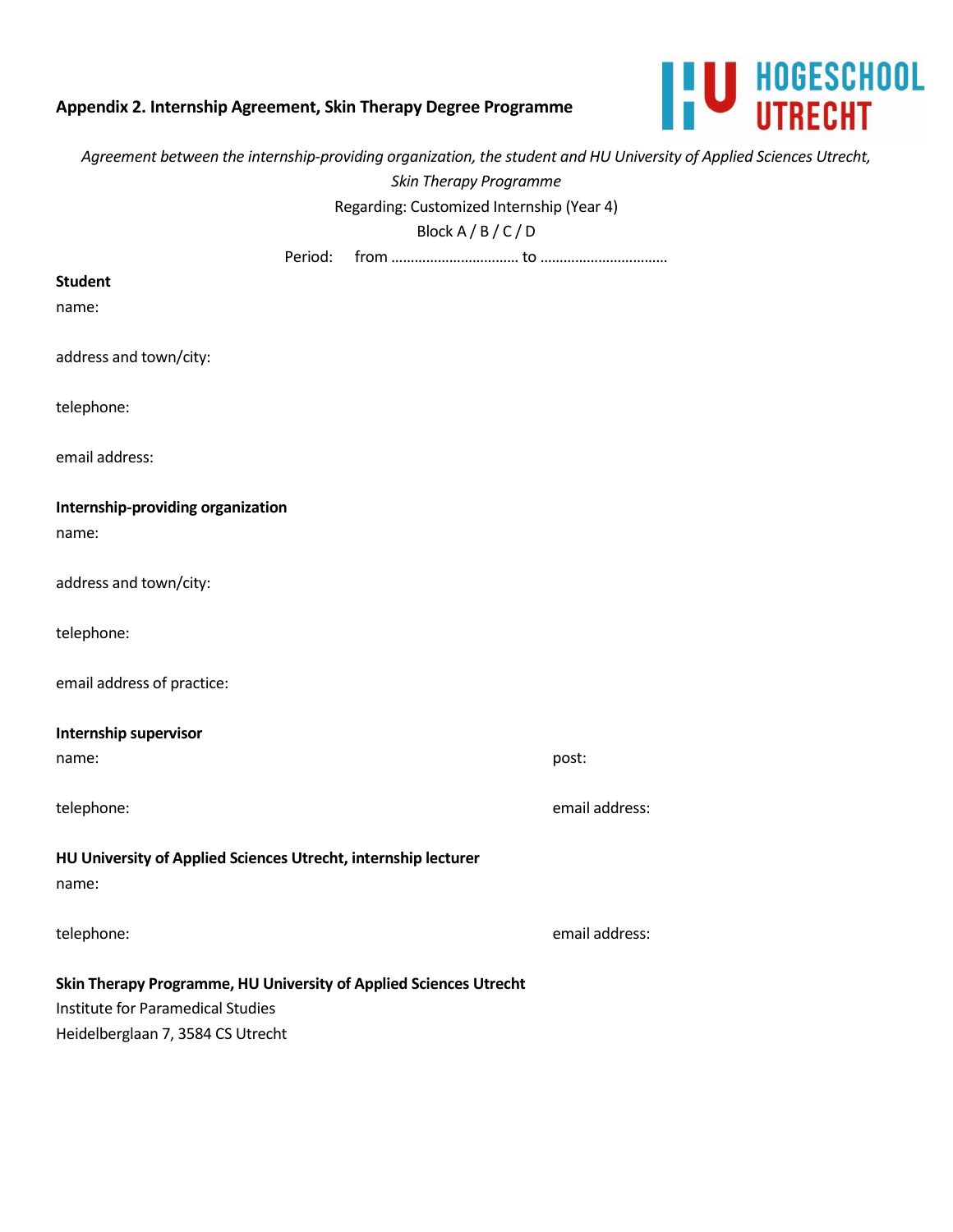#### **1. Conditions**

- 1.1. **HU University of Applied Sciences Utrecht** will comply with the following conditions:
	- the University, in consultation with the organization, determines the suitability of the internshipproviding organization for the internship at hand;
	- the University ensures that the student is prepared for learning in the practice;
	- the University ensures that the programme provides supervision during the internship;
	- the University offers, where necessary, support to internship supervisors in the area of supervision and assessment.

1.2 The **student** will comply with the following conditions:

- the student is familiar with the final attainment levels of the programme, as set out in the study guide;
- the student is familiar with the final attainment levels for off-campus learning, as set out in the internship manual;
- the student is informed of the internal rules of the internship-providing organization;
- the student is able to formulate learning objectives and to describe and communicate these at the internship-providing organization.

1.3 The **internship-providing organization** will comply with the following conditions:

- the internship-providing organization provides adequate supervision of the student's learning process, thus giving the student the opportunity to achieve the level that is compulsory as final attainment level for the internship in question;
- the internship-providing organization enables the student to apply the acquired competencies in situations in the practice without losing sight of the interests of the patient;
- the internship-providing organization is familiar with the final attainment levels of the programme;
- the supervisor at the internship-providing organization enables the student to adjust and to achieve the learning objectives;
- the internship supervisor has completed (at least) a degree programme at Bachelor level.
- the supervisor at the internship-providing organization ensures the status of the student as surplus worker. This means that the student is not entered on the duty roster in a manner that means that tasks in this organization cannot be carried out without the presence of the student.

### **2. Legal liability**

The student himself/herself ensures third-party insurance and travel, cancellation and health insurance. The student has secondary cover through the third-party insurance of the programme, i.e. in the first instance the internship-providing organization is liable for subordinates pursuant to Article 6:170 of the Dutch Civil Code, in this case also for the student. If the third-party insurance of the internship provider supplies no or unsatisfactory cover, then the student should first recourse to his/her own private third-party insurance. In the event that the student's own third-party insurance does not provide cover, then furthermore at the secondary stage the third-party insurance of the programme is applicable with regard to material damage caused to goods owned by or otherwise in use by the internship-providing organization, with an own risk of EUR 100 to be borne by the student.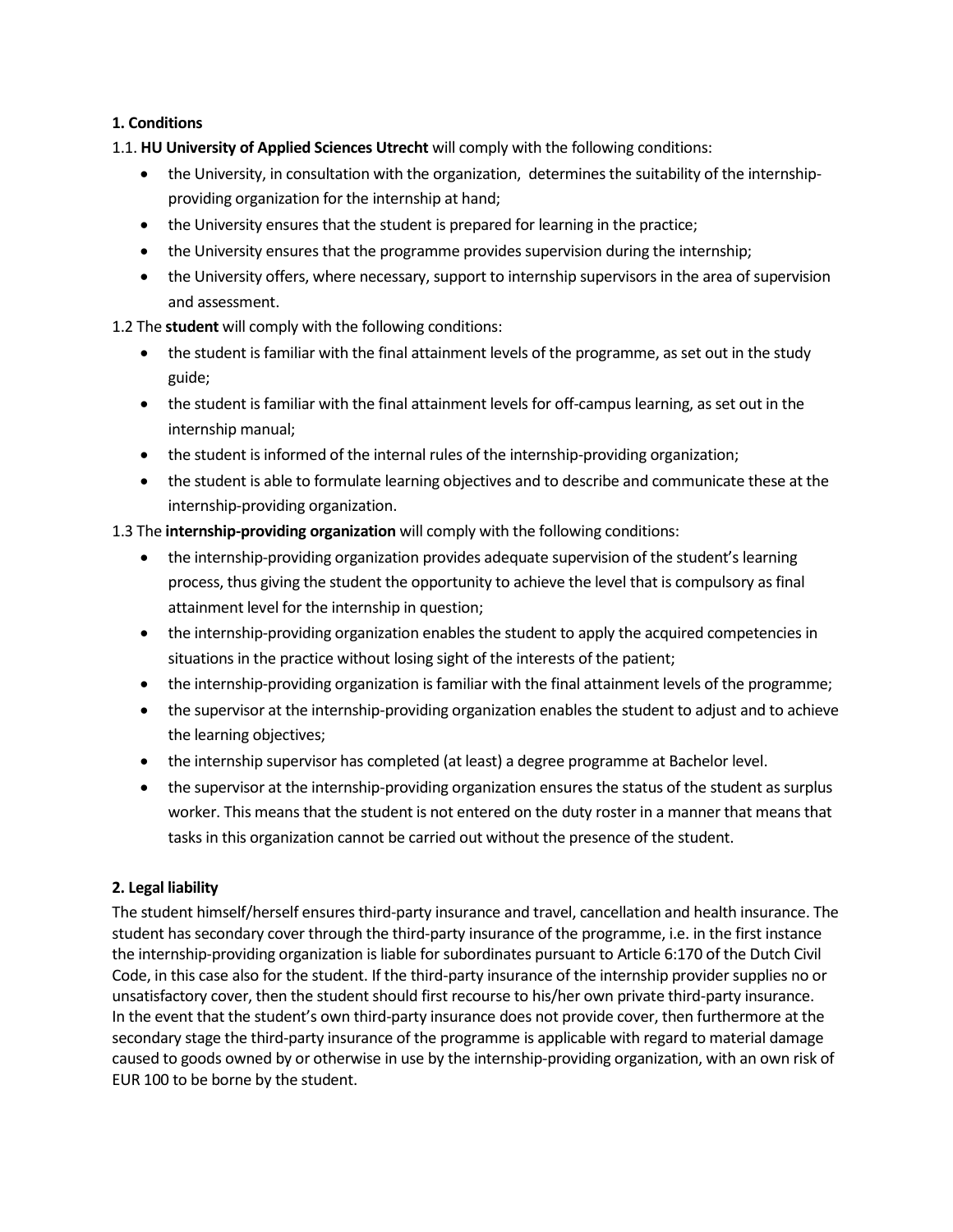#### **3. Act on Registration of Personal Data**

As a result of the Act on Registration of Personal Data each student is obliged to display an official proof of identity when commencing the internship.

#### **4. Attendance**

### *4.1 Attendance at the internship location*

An internship at a practice lasts ten weeks. In a Customized Internship, the student must be in attendance at the internship location for at least 5 half days per week. The total internship *at the internship location* comprises at least 200 hours. In addition, the student works on assignments set by the programme.

#### *4.2 Attendance at the University*

To support the practice-based learning, the student receives peer-review feedback during the on-campus progress meetings at the University. In cases where the student undertakes the Customized Internship abroad, he/she is given a replacement peer-review assignment.

#### **5. Learning objectives of the internship**

The student formulates learning objectives for the internship and discusses these with his/her supervisor with respect to feasibility. The learning objectives, together with the feedback and evaluation from the internship supervisor, forms the basis for the student's reflection on the personal learning process in the internship.

#### **6. Confidentiality**

The student is familiar with the content and significance of the declaration of confidentiality and will act accordingly during this internship. On graduation, the student will make the declaration of confidentiality. *"I undertake that I shall maintain confidentiality regarding all that is entrusted to me confidentially in the exercise of my profession or regarding that which has come to my knowledge as confidential information or that of which I should understand the confidential nature."* 

#### **7. Internship Regulations**

The student and the internship supervisor of the internship-providing organization are familiar with the Internship Regulations of the Skin Therapy programme.

Any regulations or internship contracts issued by the internship-providing organization may be signed by the student provided that they are not in conflict with the provisions of the conditions in this internship agreement issued by the programme. The inclusion of a competition clause in a supplementary internship contract is not permitted (by law).

### **8. Signed**

Date and place:

Signatures:

Student **Internship supervisor** Skin Therapy programme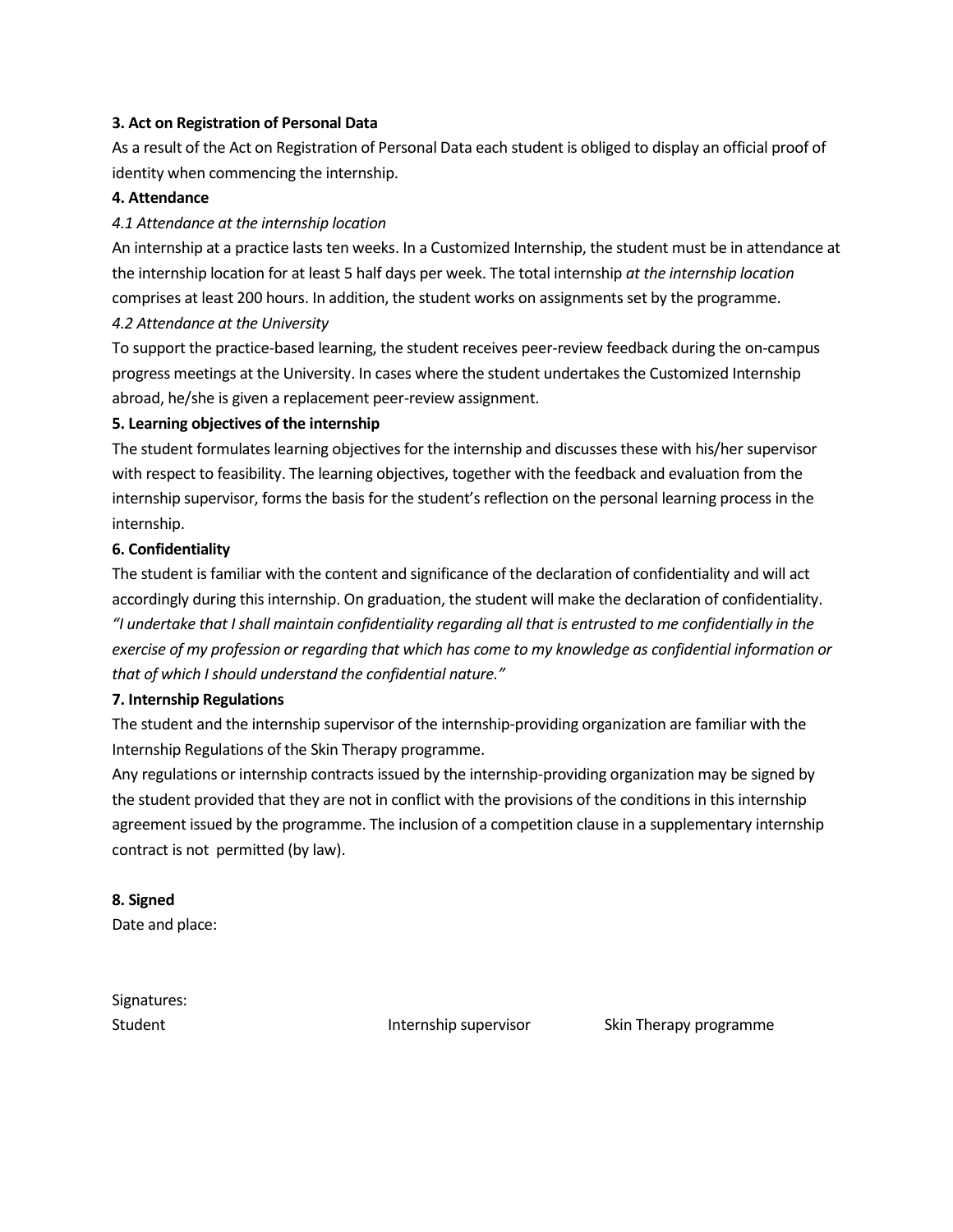### **Appendix 3. Customized Internship Practical Assessment Form**

#### **Explanation of the assessment model**

The level of the Customized Internship is equivalent to Dreyfus 3 level (Bachelor level; level of beginning professional). This level is set out in the following table.

According to this level, it must be possible for the student to carry out the indicated desired outcomes.

| <b>Table for Dreyfus 3 level</b> |                                                                                           |
|----------------------------------|-------------------------------------------------------------------------------------------|
| Complexity                       | regularly occurring problem, compound problem, multiple influencing factors.              |
| Structuring                      | multiple solutions possible, sensitivity and specificity of diagnostic resources known,   |
|                                  | guidelines present.                                                                       |
| Impact                           | impact on functioning (ADL) of client is manageable, combined interventions, series of    |
|                                  | treatments, limited risks of interventions.                                               |
| Autonomy                         | assesses indication independently, decides and acts autonomously, responsible for own     |
|                                  | functioning, decisions and results, low dependence on help, aware of own requirements for |
|                                  | help.                                                                                     |
| Perspective                      | involved with client and situational variation, focuses on medium-term objectives and     |
|                                  | effects, recognizes 'patterns' in regularly occurring situations.                         |
| Working process and course of    | approach: systematic, carefully applies protocols and guidelines.                         |
| action                           |                                                                                           |
| Task diversity / work setting    | moderate task variation, normal time pressure, in various work settings with a range of   |
|                                  | target groups, consults and coordinates with other professionals when necessary.          |

On the Practical Assessment Form the supervisor issues a score in terms of unsatisfactory, satisfactory or good. The assessment values (based on Dreyfus 3 level) mean the following:

#### **Unsatisfactory** = Below the expected level according to Dreyfus 3 / beginning professional

Awarding the score "unsatisfactory" indicates that the student will need to improve strongly to achieve this attainment level. In the interim evaluation this score indicates: 'This must be better next time; devote attention to this; try to practice; gain more knowledge in this field, etc.' If the score "unsatisfactory" is awarded for one or more criteria then it is essential to receive adequate feedback and to evaluate development in the interim period.

#### **Satisfactory** = Expected level according to Dreyfus 3 / beginning professional

The score "satisfactory" indicates: the student is able to perform in the component as a beginning professional. In the context of the Customized Internship, "professional" chiefly means: Paramedical care provider.

**Good** = Above the expected level according to Dreyfus 3 / beginning professional

This score is awarded if the intern convincingly and consistently performs better in the component than the level of beginning professional.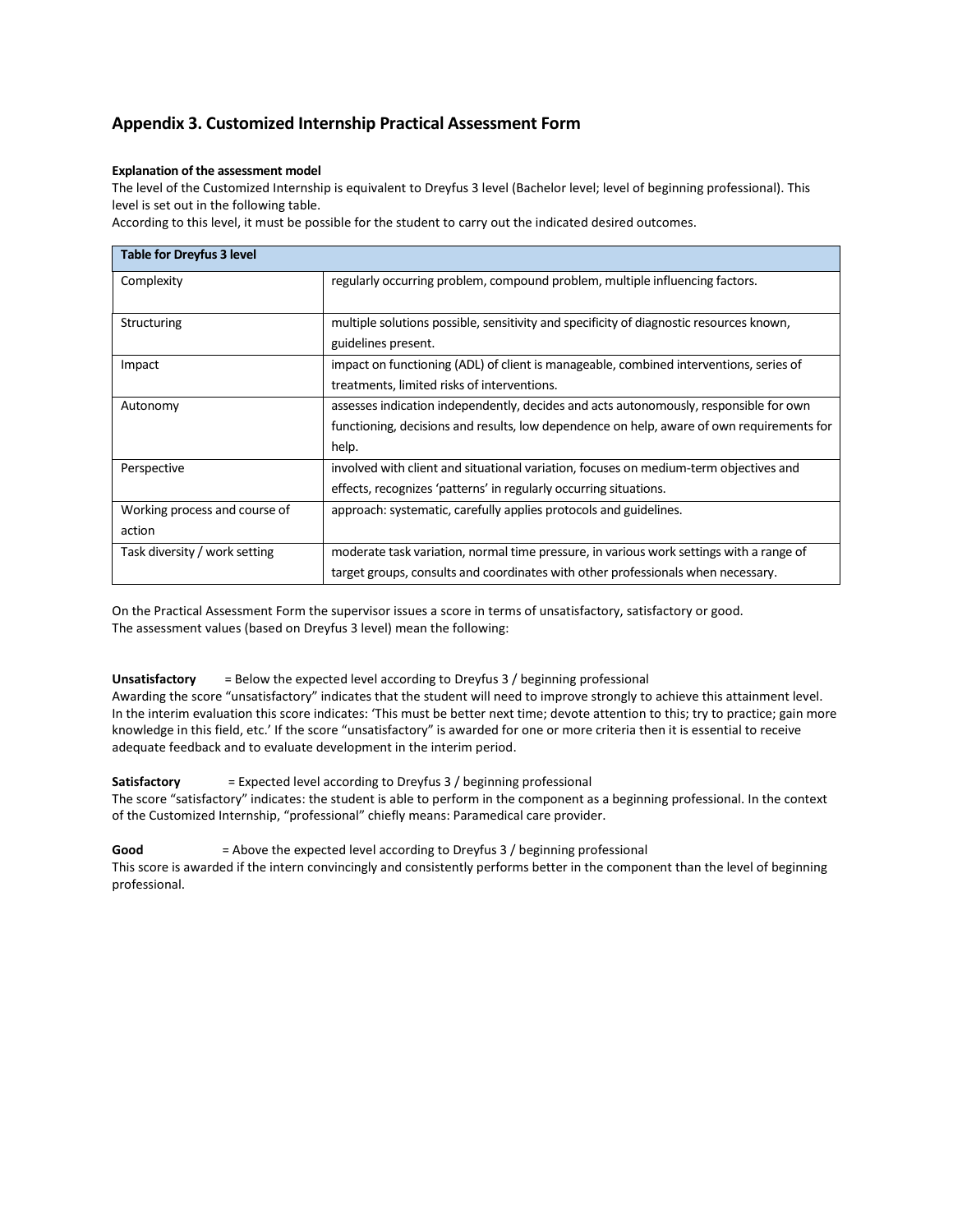## **Customized Internship Practical Assessment Form**

Name of student:

Name internship supervisor:

Internship practice:

Date:

## **Evaluation of competency development**

| <b>Competencies</b>             | Dreyfus 3 level                                             | <b>Student's learning objectives</b><br>(for at least 4 competencies<br>including Competency 7b) | <b>Interim evaluation</b><br>(halfway through the<br>internship) |   |   | <b>Final evaluation</b><br>(at the end of the<br>internship) |  |   |
|---------------------------------|-------------------------------------------------------------|--------------------------------------------------------------------------------------------------|------------------------------------------------------------------|---|---|--------------------------------------------------------------|--|---|
|                                 |                                                             |                                                                                                  | $\Omega$                                                         | v | G | O                                                            |  | G |
| 1a Identifies health problems   | I issue a recommendation for the                            |                                                                                                  |                                                                  |   |   |                                                              |  |   |
| and risk factors at an early    | employer, including an analysis of                          |                                                                                                  |                                                                  |   |   |                                                              |  |   |
| stage by means of screening.    | the risk factors of a population and<br>the screening data. |                                                                                                  |                                                                  |   |   |                                                              |  |   |
| 1b Draws up a prevention plan   | I make a contribution to a                                  |                                                                                                  |                                                                  |   |   |                                                              |  |   |
| in good time and in a proactive | multidisciplinary prevention plan.                          |                                                                                                  |                                                                  |   |   |                                                              |  |   |
| manner and implements this.     |                                                             |                                                                                                  |                                                                  |   |   |                                                              |  |   |
| 1c Provides preventative        | I systematically provide                                    |                                                                                                  |                                                                  |   |   |                                                              |  |   |
| information in a systematic     | preventative information in a                               |                                                                                                  |                                                                  |   |   |                                                              |  |   |
| manner, i.e. in a considered    | multidisciplinary context.                                  |                                                                                                  |                                                                  |   |   |                                                              |  |   |
| manner, effectively,            |                                                             |                                                                                                  |                                                                  |   |   |                                                              |  |   |
| responsibly and systematically. |                                                             |                                                                                                  |                                                                  |   |   |                                                              |  |   |
| 2.2b Carries out a supervision  | I deliver customized work in my                             |                                                                                                  |                                                                  |   |   |                                                              |  |   |
| plan.                           | client care and adapt the practical                         |                                                                                                  |                                                                  |   |   |                                                              |  |   |

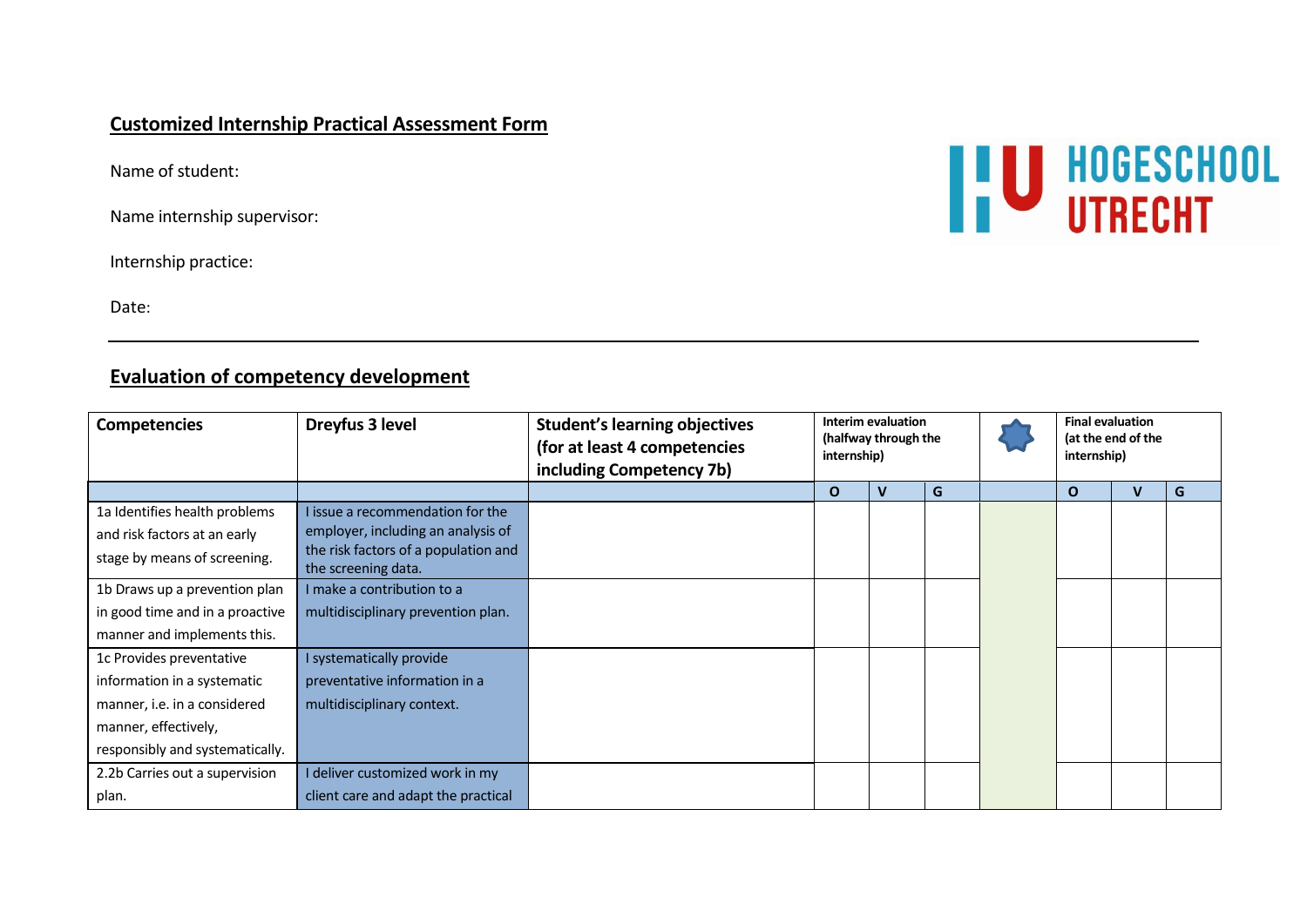|                                | implementation to the target        |  |  |  |  |
|--------------------------------|-------------------------------------|--|--|--|--|
|                                | group.                              |  |  |  |  |
|                                |                                     |  |  |  |  |
| 2.2c Advises and supervises a  | I develop customized advice and     |  |  |  |  |
| target group and supports      | adapt the practical                 |  |  |  |  |
| them in implementing this      | implementation to the target        |  |  |  |  |
| advice.                        | group.                              |  |  |  |  |
| 5.c Carries out quality        | I make a contribution to the        |  |  |  |  |
| assurance at the level of the  | systematic and cyclical monitoring  |  |  |  |  |
| practice.                      | of the level of services and        |  |  |  |  |
|                                | products so that quality within the |  |  |  |  |
|                                | organization can be ensured and     |  |  |  |  |
|                                | substantiated.                      |  |  |  |  |
| 7a Evaluates his/her own       | I improve my professional actions   |  |  |  |  |
| professional actions and makes | by devoting continual attention to  |  |  |  |  |
| these open to discussion by    | the development of my               |  |  |  |  |
| means of testing and           | professional competencies.          |  |  |  |  |
| reflection.                    |                                     |  |  |  |  |
| 7b Raises the profile of the   | I make an active contribution to    |  |  |  |  |
| profession and represents the  | dissemination of knowledge about    |  |  |  |  |
| interests of the professional  | the profession and the specialist   |  |  |  |  |
| with respect to external       | field.                              |  |  |  |  |
| bodies.                        |                                     |  |  |  |  |
| 8 Initiates programmes for     | I initiate new skin therapy         |  |  |  |  |
| prevention, care and           | programmes in a multidisciplinary   |  |  |  |  |
| supervision.                   | context.                            |  |  |  |  |
|                                |                                     |  |  |  |  |
|                                |                                     |  |  |  |  |
| Space for other relevant       |                                     |  |  |  |  |
| activities /competencies.      |                                     |  |  |  |  |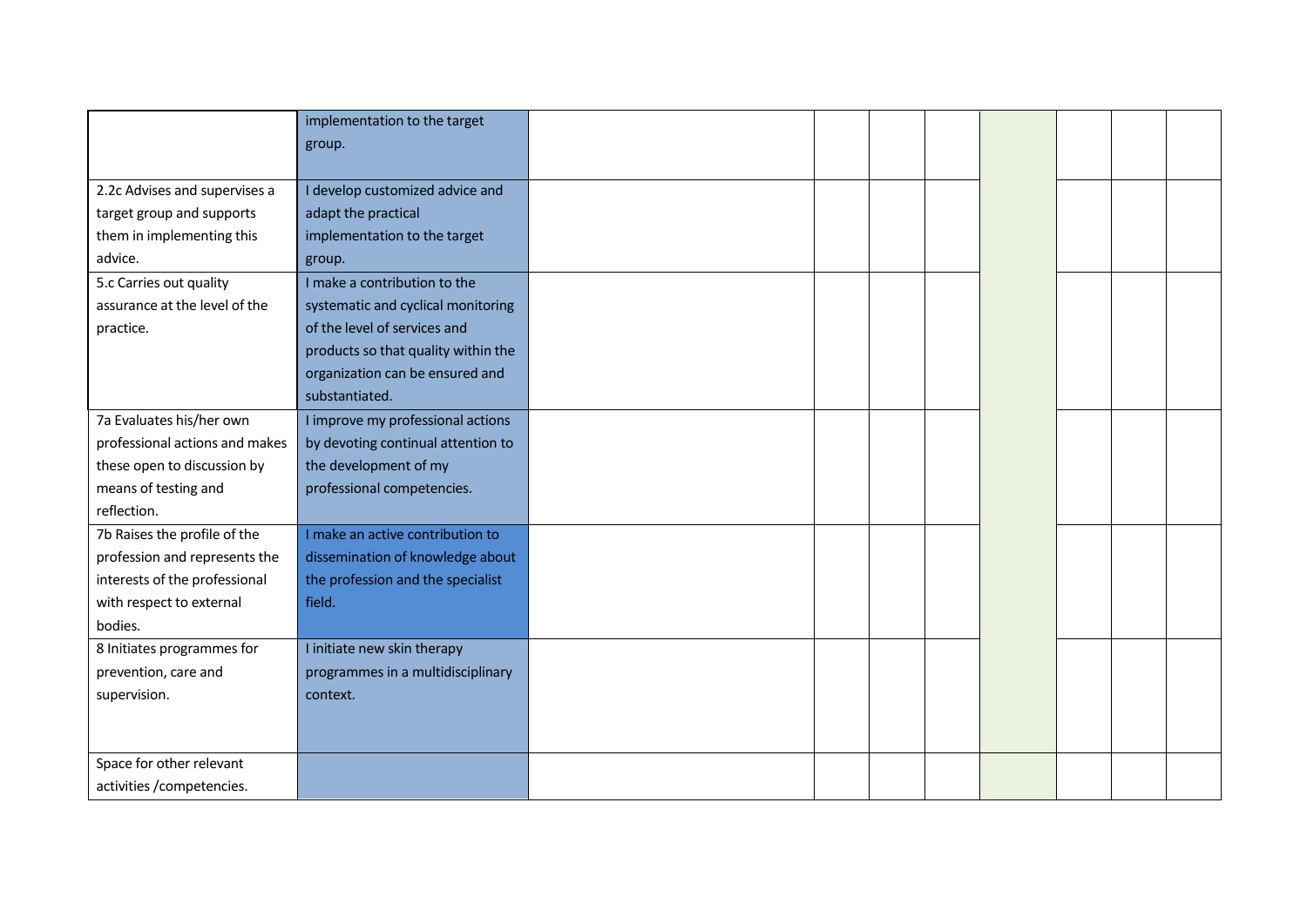|  | Explanation: Describe the performance of the student in the internship as explicitly as possible and explain the reasons for the awarded score. |  |  |  |  |
|--|-------------------------------------------------------------------------------------------------------------------------------------------------|--|--|--|--|
|  |                                                                                                                                                 |  |  |  |  |
|  |                                                                                                                                                 |  |  |  |  |
|  |                                                                                                                                                 |  |  |  |  |
|  |                                                                                                                                                 |  |  |  |  |
|  |                                                                                                                                                 |  |  |  |  |
|  |                                                                                                                                                 |  |  |  |  |
|  |                                                                                                                                                 |  |  |  |  |
|  | Score for the professional products in terms of usefulness for the practice and the student's manner of working:                                |  |  |  |  |
|  |                                                                                                                                                 |  |  |  |  |
|  |                                                                                                                                                 |  |  |  |  |
|  |                                                                                                                                                 |  |  |  |  |
|  |                                                                                                                                                 |  |  |  |  |
|  |                                                                                                                                                 |  |  |  |  |